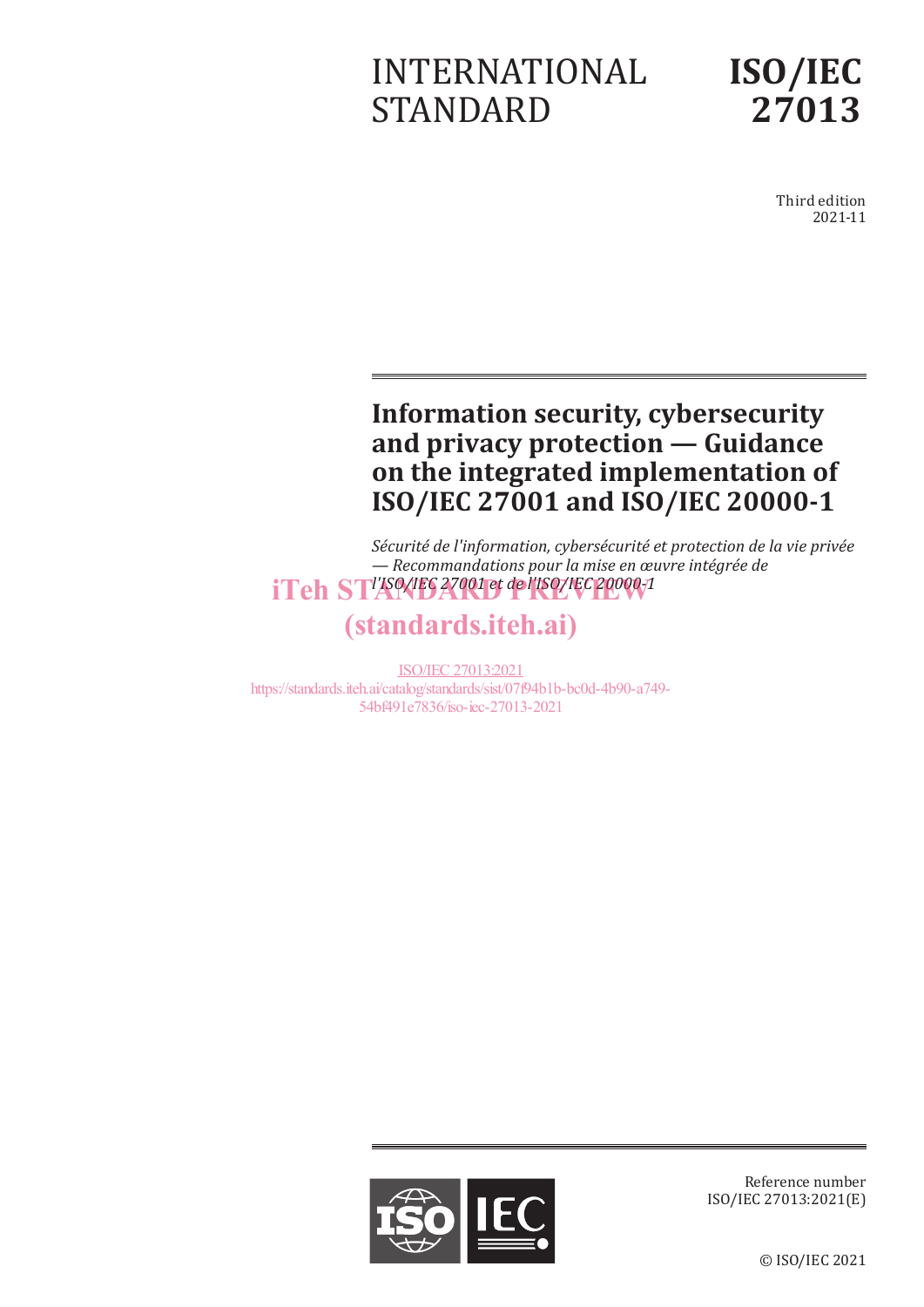## iTeh STANDARD PREVIEW (standards.iteh.ai)

ISO/IEC 27013:2021 https://standards.iteh.ai/catalog/standards/sist/07f94b1b-bc0d-4b90-a749- 54bf491e7836/iso-iec-27013-2021



### **COPYRIGHT PROTECTED DOCUMENT**

#### © ISO/IEC 2021

All rights reserved. Unless otherwise specified, or required in the context of its implementation, no part of this publication may be reproduced or utilized otherwise in any form or by any means, electronic or mechanical, including photocopying, or posting on the internet or an intranet, without prior written permission. Permission can be requested from either ISO at the address below or ISO's member body in the country of the requester.

ISO copyright office CP 401 • Ch. de Blandonnet 8 CH-1214 Vernier, Geneva Phone: +41 22 749 01 11 Email: copyright@iso.org Website: www.iso.org

Published in Switzerland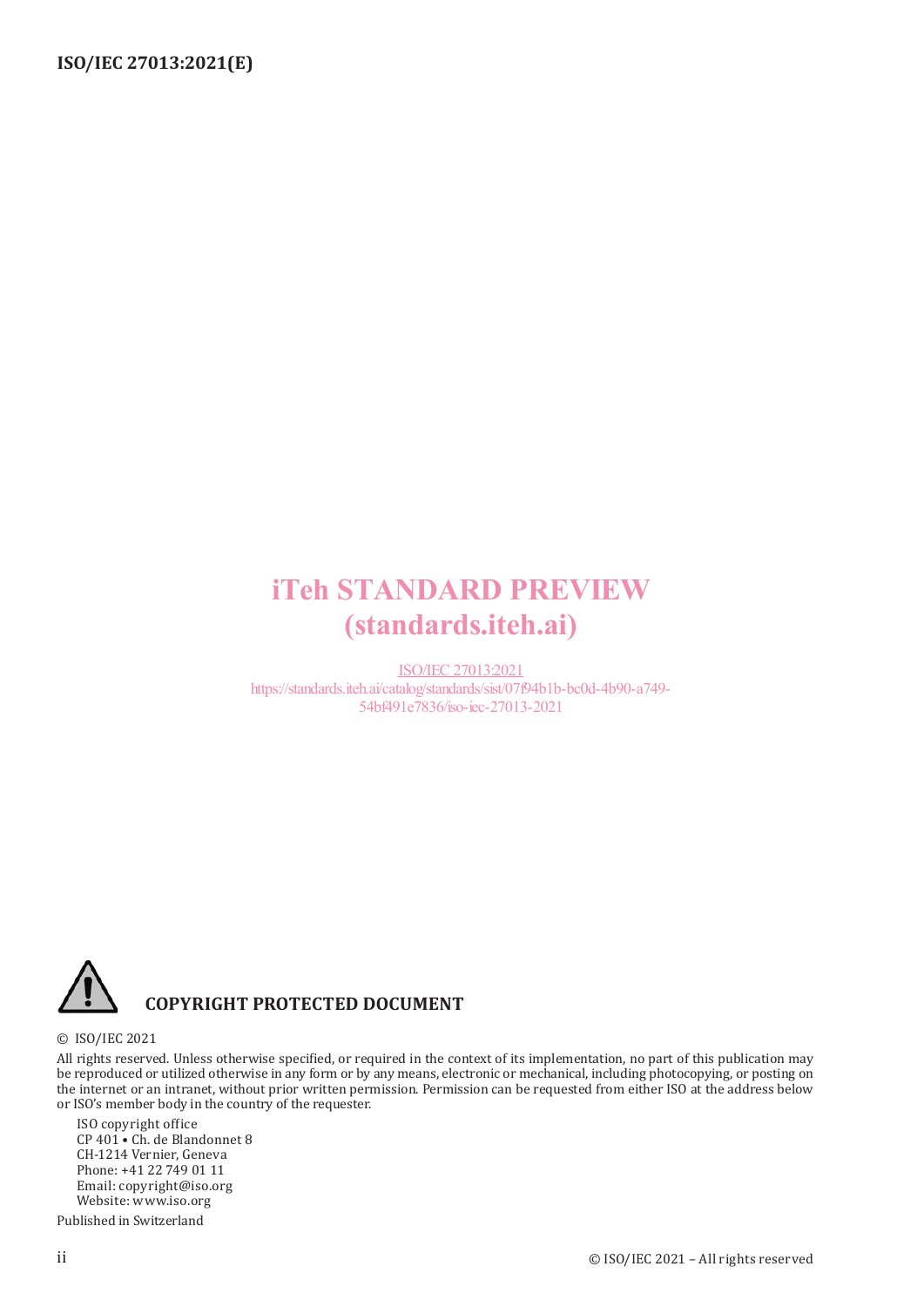### **Contents**

Page

| 1                                                                                    |                                                                                                                                                                                                                                |       |                                                                                                                                |  |  |
|--------------------------------------------------------------------------------------|--------------------------------------------------------------------------------------------------------------------------------------------------------------------------------------------------------------------------------|-------|--------------------------------------------------------------------------------------------------------------------------------|--|--|
| 2                                                                                    |                                                                                                                                                                                                                                |       |                                                                                                                                |  |  |
|                                                                                      |                                                                                                                                                                                                                                |       |                                                                                                                                |  |  |
| 3                                                                                    | Terms and definitions <b>Executive Executive Contract 1</b>                                                                                                                                                                    |       |                                                                                                                                |  |  |
| 4                                                                                    |                                                                                                                                                                                                                                |       |                                                                                                                                |  |  |
|                                                                                      | 4.1                                                                                                                                                                                                                            |       |                                                                                                                                |  |  |
|                                                                                      | 4.2                                                                                                                                                                                                                            |       |                                                                                                                                |  |  |
|                                                                                      | 4.3                                                                                                                                                                                                                            |       |                                                                                                                                |  |  |
|                                                                                      | 4.4                                                                                                                                                                                                                            |       |                                                                                                                                |  |  |
| 5                                                                                    |                                                                                                                                                                                                                                |       |                                                                                                                                |  |  |
|                                                                                      | 5.1                                                                                                                                                                                                                            |       |                                                                                                                                |  |  |
|                                                                                      | 5.2<br>5.3                                                                                                                                                                                                                     |       |                                                                                                                                |  |  |
|                                                                                      |                                                                                                                                                                                                                                |       |                                                                                                                                |  |  |
|                                                                                      |                                                                                                                                                                                                                                |       | 5.3.2 Neither standard is currently used as the basis for a management system  4                                               |  |  |
|                                                                                      |                                                                                                                                                                                                                                | 5.3.3 |                                                                                                                                |  |  |
|                                                                                      |                                                                                                                                                                                                                                | 5.3.4 | Separate management systems exist which fulfil the requirements of each                                                        |  |  |
|                                                                                      |                                                                                                                                                                                                                                |       |                                                                                                                                |  |  |
|                                                                                      |                                                                                                                                                                                                                                |       | standard STANDARD PREVIEW                                                                                                      |  |  |
| 6                                                                                    | Integrated implementation considerations 6.1 General Constant Constant Constant Constant Constant Constant Constant Constant Constant Constant Constant Constant Constant Constant Constant Constant Constant Constant Constan |       |                                                                                                                                |  |  |
|                                                                                      | 6.2                                                                                                                                                                                                                            |       |                                                                                                                                |  |  |
|                                                                                      |                                                                                                                                                                                                                                | 6.2.1 |                                                                                                                                |  |  |
|                                                                                      |                                                                                                                                                                                                                                |       |                                                                                                                                |  |  |
|                                                                                      |                                                                                                                                                                                                                                | 6.2.3 |                                                                                                                                |  |  |
|                                                                                      |                                                                                                                                                                                                                                | 6.2.4 |                                                                                                                                |  |  |
|                                                                                      |                                                                                                                                                                                                                                | 6.2.5 |                                                                                                                                |  |  |
|                                                                                      |                                                                                                                                                                                                                                | 6.2.6 |                                                                                                                                |  |  |
|                                                                                      |                                                                                                                                                                                                                                | 6.2.7 |                                                                                                                                |  |  |
|                                                                                      |                                                                                                                                                                                                                                | 6.2.8 |                                                                                                                                |  |  |
|                                                                                      |                                                                                                                                                                                                                                | 6.2.9 |                                                                                                                                |  |  |
|                                                                                      |                                                                                                                                                                                                                                |       | 6.2.10 Classification and escalation of incidents <b>Constitution</b> and the season of incidents <b>Constitution</b> and $12$ |  |  |
|                                                                                      | 6.3                                                                                                                                                                                                                            |       |                                                                                                                                |  |  |
|                                                                                      |                                                                                                                                                                                                                                | 6.3.1 |                                                                                                                                |  |  |
|                                                                                      |                                                                                                                                                                                                                                | 6.3.2 |                                                                                                                                |  |  |
|                                                                                      |                                                                                                                                                                                                                                | 6.3.3 |                                                                                                                                |  |  |
|                                                                                      |                                                                                                                                                                                                                                | 6.3.4 |                                                                                                                                |  |  |
|                                                                                      |                                                                                                                                                                                                                                | 6.3.5 |                                                                                                                                |  |  |
|                                                                                      |                                                                                                                                                                                                                                | 6.3.6 |                                                                                                                                |  |  |
|                                                                                      |                                                                                                                                                                                                                                |       | Annex A (informative) Correspondence between ISO/IEC 27001:2013, Clauses 1 to 10, and                                          |  |  |
|                                                                                      |                                                                                                                                                                                                                                |       |                                                                                                                                |  |  |
|                                                                                      | Annex B (informative) Correspondence between the controls in ISO/IEC 27001:2013,                                                                                                                                               |       |                                                                                                                                |  |  |
|                                                                                      | Annex A, and the requirements in ISO/IEC 20000-1:2018, Clauses 4 to 10 <b>Manual 20000-1:2018</b> ,                                                                                                                            |       |                                                                                                                                |  |  |
| Annex C (informative) Comparison of terms and definitions between ISO/IEC 27000:2018 |                                                                                                                                                                                                                                |       |                                                                                                                                |  |  |
|                                                                                      |                                                                                                                                                                                                                                |       |                                                                                                                                |  |  |
|                                                                                      |                                                                                                                                                                                                                                |       |                                                                                                                                |  |  |
|                                                                                      |                                                                                                                                                                                                                                |       |                                                                                                                                |  |  |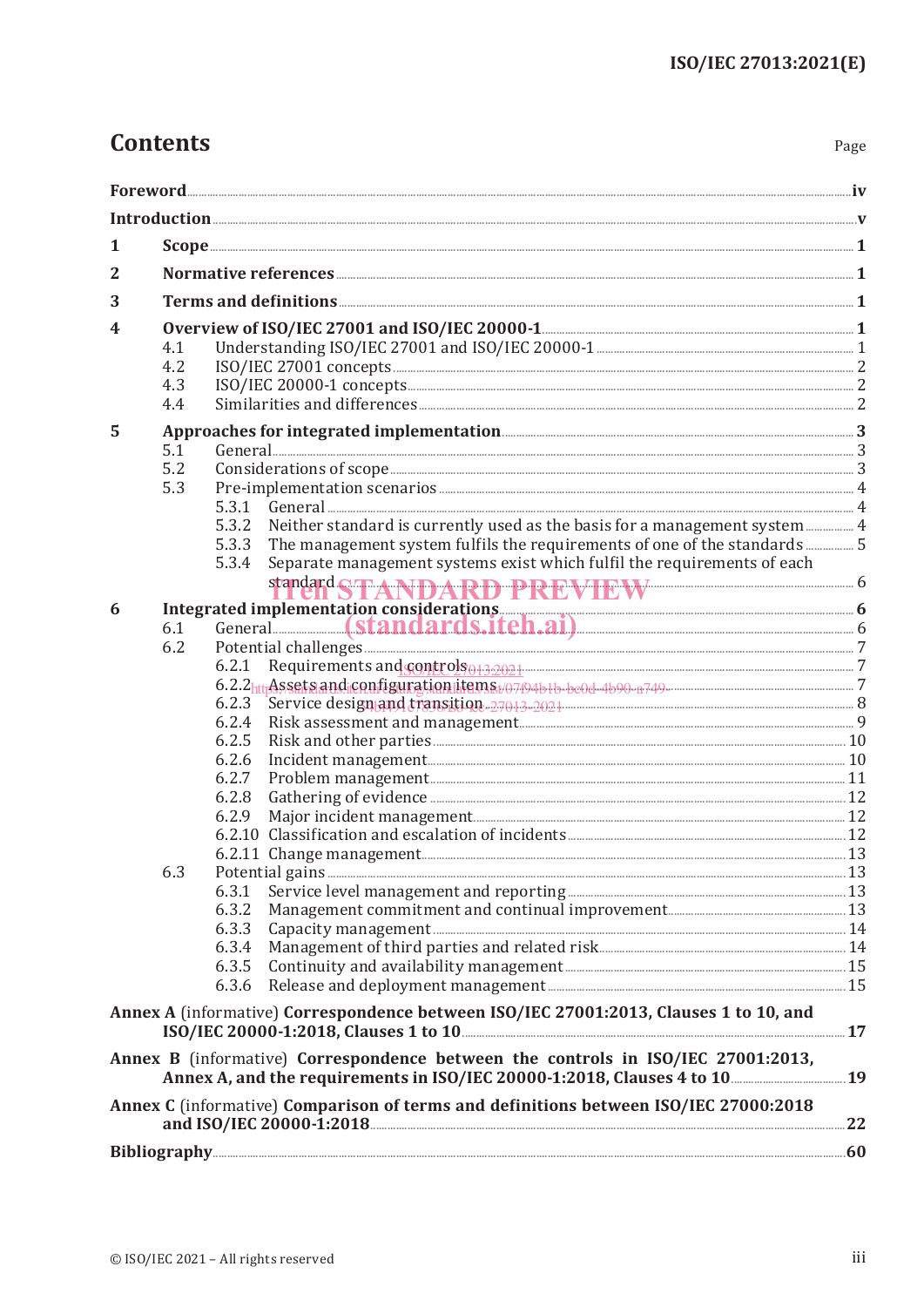### **Foreword**

ISO (the International Organization for Standardization) and IEC (the International Electrotechnical Commission) form the specialized system for worldwide standardization. National bodies that are members of ISO or IEC participate in the development of International Standards through technical committees established by the respective organization to deal with particular fields of technical activity. ISO and IEC technical committees collaborate in fields of mutual interest. Other international organizations, governmental and non-governmental, in liaison with ISO and IEC, also take part in the work.

The procedures used to develop this document and those intended for its further maintenance are described in the ISO/IEC Directives, Part 1. In particular, the different approval criteria needed for the different types of document should be noted. This document was drafted in accordance with the editorial rules of the ISO/IEC Directives, Part 2 (see www.iso.org/directives or www.iec.ch/members\_experts/refdocs).

Attention is drawn to the possibility that some of the elements of this document may be the subject of patent rights. ISO and IEC shall not be held responsible for identifying any or all such patent rights. Details of any patent rights identified during the development of the document will be in the Introduction and/or on the ISO list of patent declarations received (see www.iso.org/patents) or the IEC list of patent declarations received (see patents.iec.ch).

Any trade name used in this document is information given for the convenience of users and does not constitute an endorsement.

For an explanation of the voluntary nature of standards, the meaning of ISO specific terms and expressions related to conformity assessment, as well as information about ISO's adherence to the World Trade Organization (WTO) principles in the Technical Perriers to Trade (TPT) see the World Trade Organization (WTO) principles in the Technical Barriers to Trade (TBT) see www.iso.org/iso/foreword.html. In the IEC, see www.iec.ch/understanding-standards. ISO/IEC 27013:2021 iTeh STANDARD PREVIEW

This document was prepared by Joint Technical Schmickie (180) pcc of t<sup>he o</sup>f *information technology*, subcommittee SC 27, *Information security, cybersecurity and privacy protection*.

This third edition cancels and replaces the second edition (ISO/IEC 27013:2015), which has been technically revised. The main change compared with the previous edition is the alignment with ISO/IEC 20000-1:2018.

A list of all parts in the ISO/IEC 27000 series can be found on the ISO and IEC websites.

Any feedback or questions on this document should be directed to the user's national standards body. A complete listing of these bodies can be found at www.iso.org/members.html and www.iec.ch/national-committees.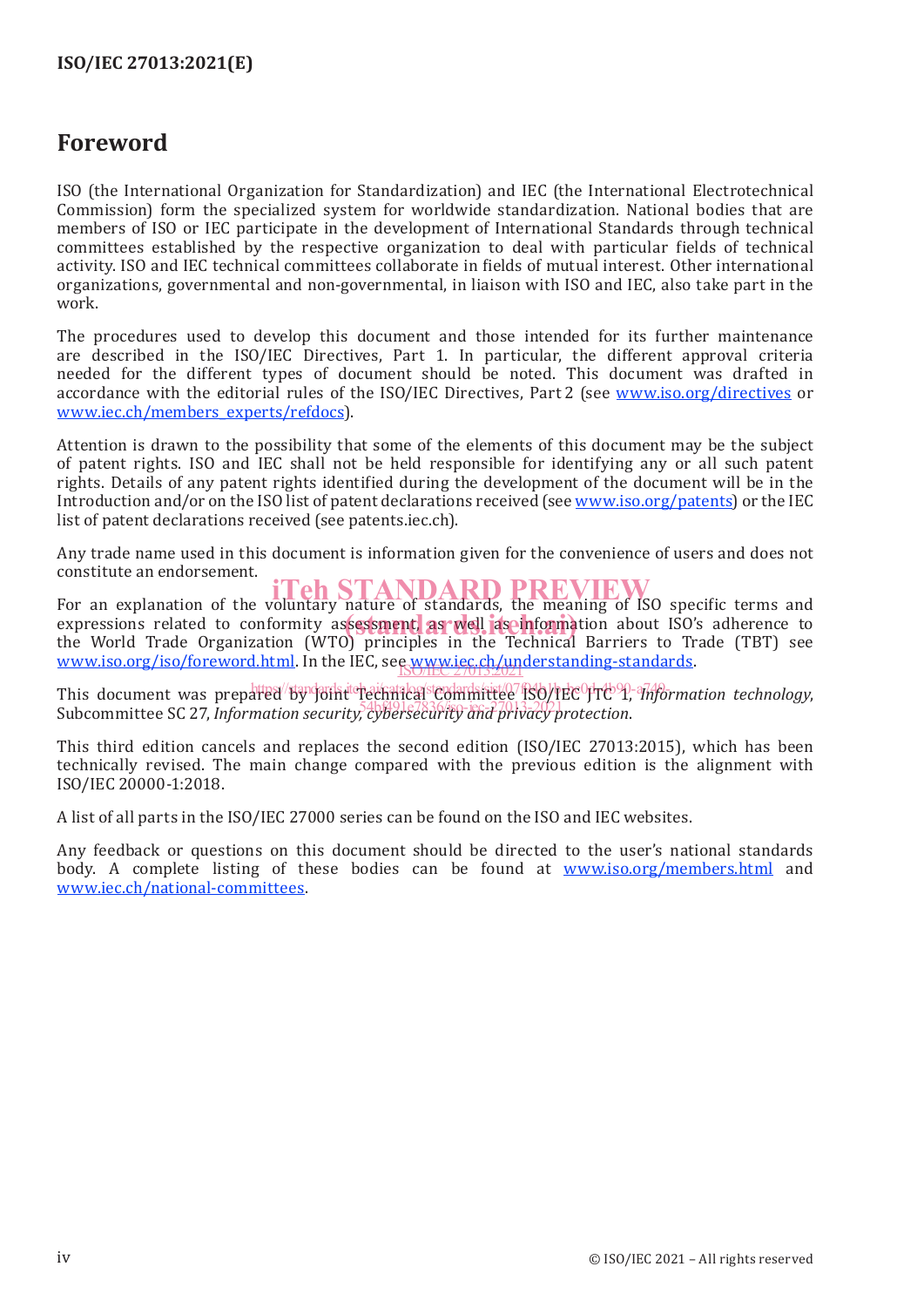### **Introduction**

The relationship between information security management and service management is so close that many organizations already recognize the benefits of adopting the two International Standards for these domains: ISO/IEC 27001 for information security management and ISO/IEC 20000-1 for service management. It is common for an organization to improve the way it operates to achieve conformity with the requirements specified in one International Standard and then make further improvements to achieve conformity with the requirements of another.

There are a number of advantages for an organization in ensuring its management system takes into account both the service lifecycle and the protection of the organization's information. These benefits can be experienced whether one International Standard is implemented before the other, or ISO/IEC 27001 and ISO/IEC 20000-1 are implemented simultaneously. Management and organizational processes, in particular, can derive benefit from the mutually reinforcing concepts and similarities between these International Standards and their common objectives.

Key benefits of an integrated implementation of information security management and service management include the following:

- a) credibility to internal and external customers, and other interested parties of the organization, of effective and secure services;
- b) lower cost of implementing, maintaining and auditing an integrated management system, where effective and efficient management of both services and information security are part of an organization's strategy; **h** STANDARD PREVIEW
- c) reduction in implementation time due to the integrated development of processes supporting both service management and information security management: service management and information security management;
- d) better communication, increased SOE liability 2and improved operational efficiency through elimination of unnecessary duplication; tandards/sist/07f94b1b-bc0d-4b90-a749-54bf491e7836/iso-iec-27013-2021
- e) a greater understanding by service management and information security personnel of each other's viewpoints;
- f) an organization certified for ISO/IEC 27001 can more easily fulfil the requirements for information security specified in ISO/IEC 20000-1:2018, 8.7.3, as ISO/IEC 27001 and ISO/IEC 20000-1 are complementary in requirements.

This document is based on ISO/IEC 27001:2013 and ISO/IEC 20000-1:2018.

This document is intended for use by persons who intend to integrate ISO/IEC 27001 and ISO/IEC 20000-1, and who are familiar with both, either or neither of those International Standards.

This document does not reproduce content of ISO/IEC 27001 or ISO/IEC 20000-1. Equally, it does not describe all parts of each International Standard comprehensively. Only those parts where subject matter overlaps or differs are described in detail. It is assumed that users of this document have access to ISO/IEC 20000-1 and ISO/IEC 27001.

NOTE Specific legislations can exist, which can impact the planning of an organization's management system.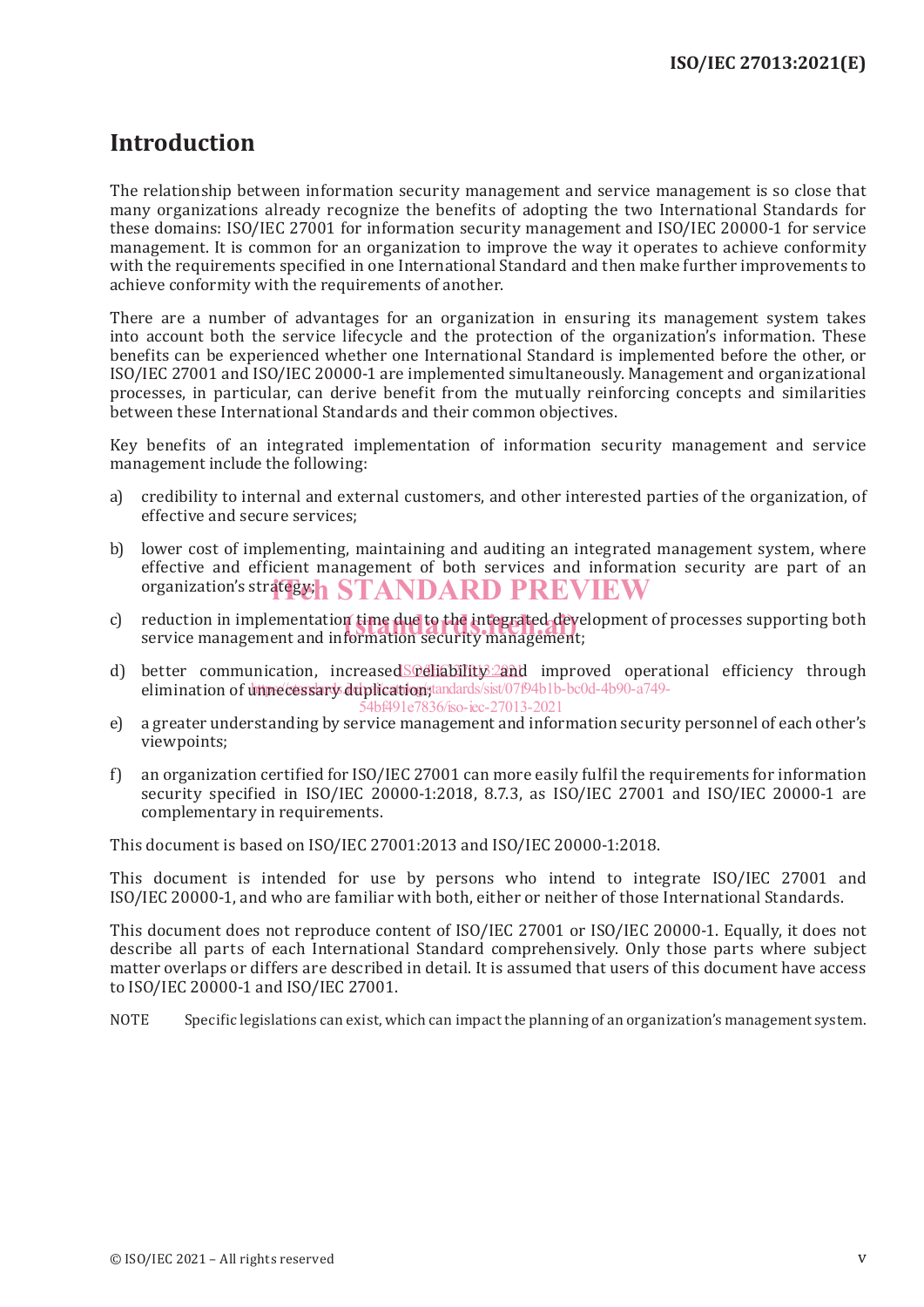## iTeh STANDARD PREVIEW (standards.iteh.ai)

ISO/IEC 27013:2021 https://standards.iteh.ai/catalog/standards/sist/07f94b1b-bc0d-4b90-a749- 54bf491e7836/iso-iec-27013-2021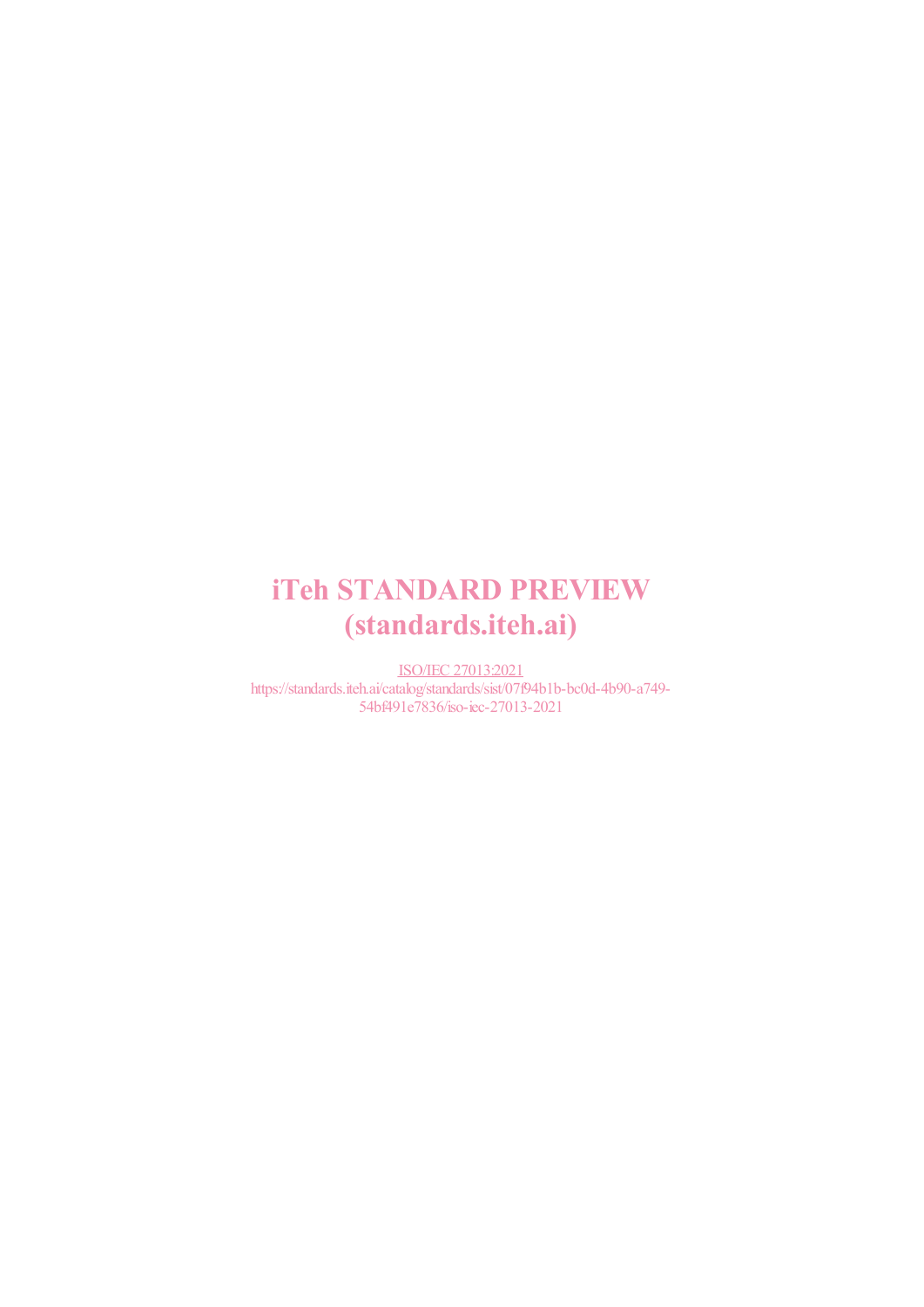### **Information security, cybersecurity and privacy protection — Guidance on the integrated implementation of ISO/IEC 27001 and ISO/IEC 20000-1**

#### **1 Scope**

This document gives guidance on the integrated implementation of ISO/IEC 27001 and ISO/IEC 20000-1 for organizations intending to:

- a) implement ISO/IEC 27001 when ISO/IEC 20000-1 is already implemented, or vice versa;
- b) implement both ISO/IEC 27001 and ISO/IEC 20000-1 together; or
- c) integrate existing management systems based on ISO/IEC 27001 and ISO/IEC 20000-1.

This document focuses exclusively on the integrated implementation of an information security management system (ISMS) as specified in ISO/IEC 27001 and a service management system (SMS) as specified in ISO/IEC 20000-1.

## 2 Normative referencesSTANDARD PREVIEW

The following documents are referred to in the text of such a way that some or all of their content content constitutes requirements of this document. For dated references, only the edition cited applies. For undated references, the latest edition o<u>f the referenced d</u>ocument (including any amendments) applies.

ISO/IEC 20000-1:2018, *Information aicatalogy tendards/sist/07f94b1b-bc0d-4b90-a749-Part 1: Service management system requirements* 54bf491e7836/iso-iec-27013-2021

ISO/IEC 27000:2018, *Information technology — Security techniques — Information security management systems — Overview and vocabulary*

ISO/IEC 27001:2013, *Information technology — Security techniques — Information security management systems — Requirements*

#### **3 Terms and definitions**

For the purposes of this document, the terms and definitions given in ISO/IEC 27000:2018 and ISO/IEC 20000-1:2018 apply.

ISO and IEC maintain terminological databases for use in standardization at the following addresses:

- ISO Online browsing platform: available at https://www.iso.org/obp
- IEC Electropedia: available at http://www.electropedia.org/

#### **4 Overview of ISO/IEC 27001 and ISO/IEC 20000-1**

#### **4.1 Understanding ISO/IEC 27001 and ISO/IEC 20000-1**

An organization should have a good understanding of the characteristics, similarities and differences of ISO/IEC 27001 and ISO/IEC 20000-1 before planning an integrated management system for information security management and service management. This maximizes the time and resources available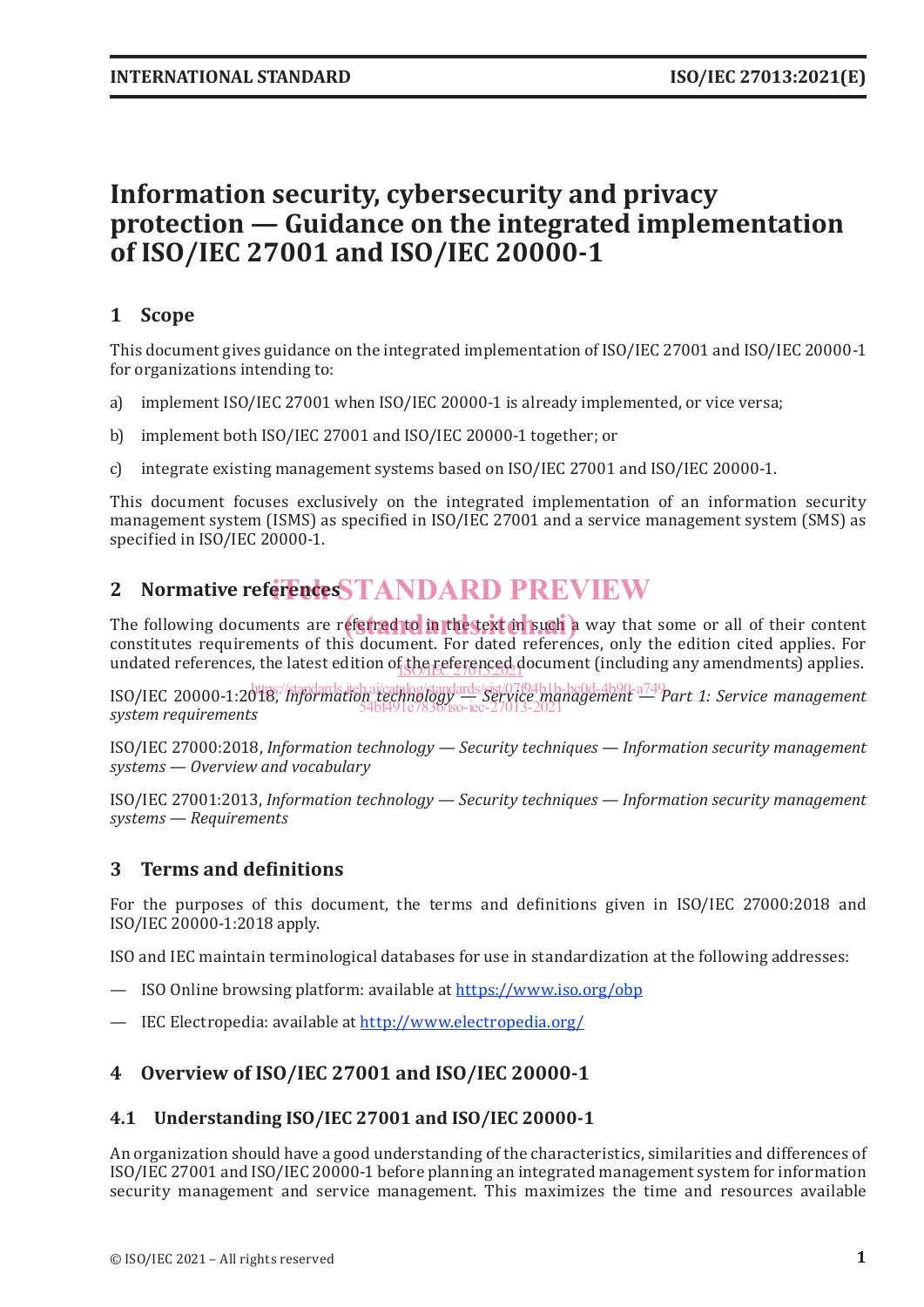#### **ISO/IEC 27013:2021(E)**

for implementation. Subclauses  $4.2$  to  $4.4$  provide an introduction to the main concepts underlying ISO/IEC 27001 and ISO/IEC 20000-1 but should not be used as a substitute for a detailed review.

#### **4.2 ISO/IEC 27001 concepts**

ISO/IEC 27001 provides a model for establishing, implementing, maintaining and continually improving an information security management system (ISMS) to protect information. Information can take any form, be stored in any way and be used for any purpose by, or within, the organization.

To achieve conformity with the requirements specified in ISO/IEC 27001, an organization should implement an ISMS based on a risk assessment process. As part of a risk treatment process, the organization should select, implement, monitor and review a variety of measures to manage identified risks. These measures are known as information security controls. The organization should determine acceptable levels of risk, taking into account the requirements of interested parties relevant to information security. Examples of requirements are business requirements, legal and regulatory requirements or contractual obligations.

ISO/IEC 27001 can be used by any type and size of organization. Excluding any of the requirements specified in ISO/IEC 27001:2013, Clauses 4 to 10, is not acceptable when an organization claims conformity to ISO/IEC 27001.

#### **4.3 ISO/IEC 20000-1 concepts**

ISO/IEC 20000-1 specifies requirements for establishing, implementing, maintaining and continually improving a service management system (SMS). An SMS supports the management of the service<br>lifecycle, including the planning design transition delivery and improvement of services which lifecycle, including the planning, design, transition, delivery and improvement of services, which meet agreed requirements and deliver **value for customers, users and** the organization delivering the annual meet agreed requirements and deliver **value for customers**, users and services.

Some of the requirements specified in ISO/IEC  $\frac{20000270132021}{20000}$  and into clauses indicating processes, such as incident management, change management and supplier management. Some requirements for information management, enarge management are specified in ISO/IEC 20000-1:2018, 8.7.3. All requirements specified in ISO/IEC 20000-1 are generic and are intended to be applicable to all organizations, regardless of the organization's type or size, or the nature of the services delivered. ISO/IEC 20000-1 is intended for management of services using technology and digital information. Exclusion of any of the requirements in ISO/IEC 20000-1:2018, Clauses 4 to 10, is not acceptable when the organization claims conformity to ISO/IEC 20000-1, irrespective of the nature of the organization.

#### **4.4 Similarities and differences**

Service management and information security management are sometimes treated as if they are neither connected nor interdependent. The context for such separation is that service management can easily be related to efficiency, service quality, customer satisfaction and profitability, while information security management is often not understood to be fundamental to effective service delivery. As a result, service management is frequently implemented first. There are some shared concepts between these two disciplines, as well as concepts that are unique to each.

Information security management and service management clearly address very similar requirements and activities, even though the SMS and the ISMS each highlight different details. When working with ISO/IEC 27001 and ISO/IEC 20000-1, it should be understood that their characteristics differ in more than one aspect. It is possible that the scopes of an ISMS and an SMS can differ (see 5.2). They also have different intended outcomes. ISO/IEC 20000-1 is designed to ensure that the organization provides effective services, while ISO/IEC 27001 is designed to enable the organization to manage information security risk and recover from or prevent information security incidents.

See Annex A for details of the correspondence between ISO/IEC 27001:2013, Clauses 1 to 10, and ISO/IEC 20000-1:2018, Clauses 1 to 10. See Annex B for a comparison of topics between the controls in ISO/IEC 27001:2013, Annex A, and the requirements in ISO/IEC 20000-1:2018. See Annex C for a comparison of terms and definitions between ISO/IEC 27000 and ISO/IEC 20000-1.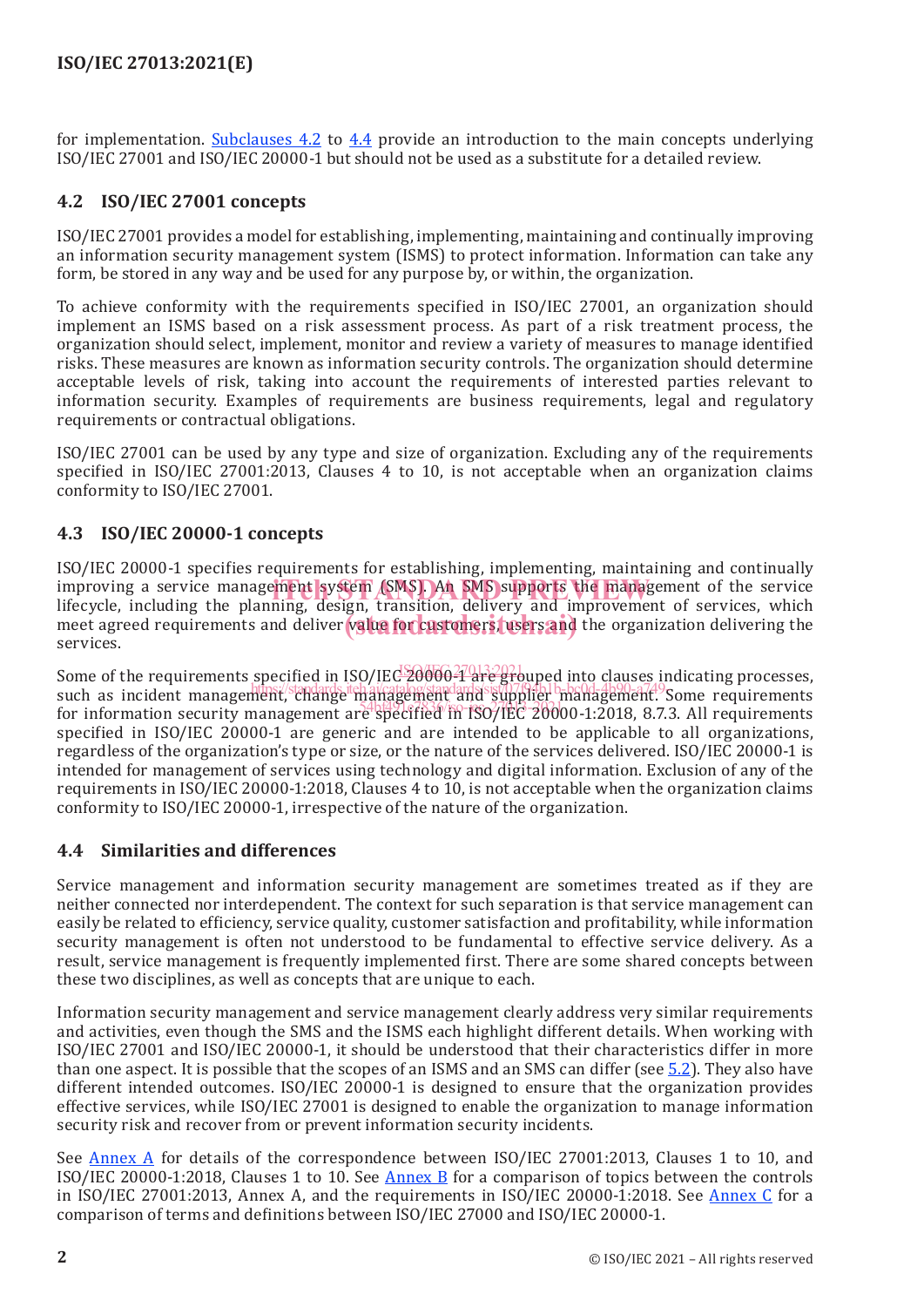#### **5 Approaches for integrated implementation**

#### **5.1 General**

An organization planning to implement both ISO/IEC 27001 and ISO/IEC 20000-1 can be in one of three states as follows:

- unofficial management arrangements exist which cover both information security management and service management but have not been formalized, documented or deliberately integrated into the organization's other activities;
- there is a management system based on ISO/IEC 27001 or ISO/IEC 20000-1;
- there are separate management systems based on ISO/IEC 27001 and ISO/IEC 20000-1, but these are not integrated.

An organization planning to implement an integrated management system for information security and service management should consider at least the following:

- a) other management system(s) already in use (e.g. a quality management system);
- b) the scope(s) of the proposed ISMS and SMS, as well as any difference in scope between them, if applicable;
- c) all services, processes and their interdependencies in the context of the integrated management system; iTeh STANDARD PREVIEW
- d) elements of each management system which can be integrated and how they can be integrated;
- e) elements that are to remain separate;
- f) the impact of the integrated management system on customers, suppliers and other interested parties; ISO/IEC 27013:2021 54bf491e7836/iso-iec-27013-2021
- g) the impact on technology in use;
- h) the impact on, or risk to, the services and service management;
- i) the impact on, or risk to, information security and information security management;
- j) education and training in the integrated management system;
- k) accountabilities and responsibilities for all requirements;
- l) phases and sequence of implementation activities.

#### **5.2 Considerations of scope**

One area where an ISMS and an SMS can differ is on the subject of scope, namely, what assets, services, processes and parts of the organization the management system should include.

ISO/IEC 20000-1 is concerned with the planning, design, transition, delivery and improvement of services to deliver value to customers, users and the organization. The scope of ISO/IEC 20000-1 includes those activities that deliver services. The scope of an SMS can include all or some of the services delivered by the organization. The organization in the scope of the SMS can be a whole or part of a larger entity. The SMS scope can also be defined exclusively by a clear physical boundary, such as a single site delivering services. The organization in the scope of the SMS can also be known as a service provider.

ISO/IEC 27001 is concerned with how to manage information security risk. The scope of the ISMS covers those activities related to managing the confidentiality, integrity and availability of the organization's information.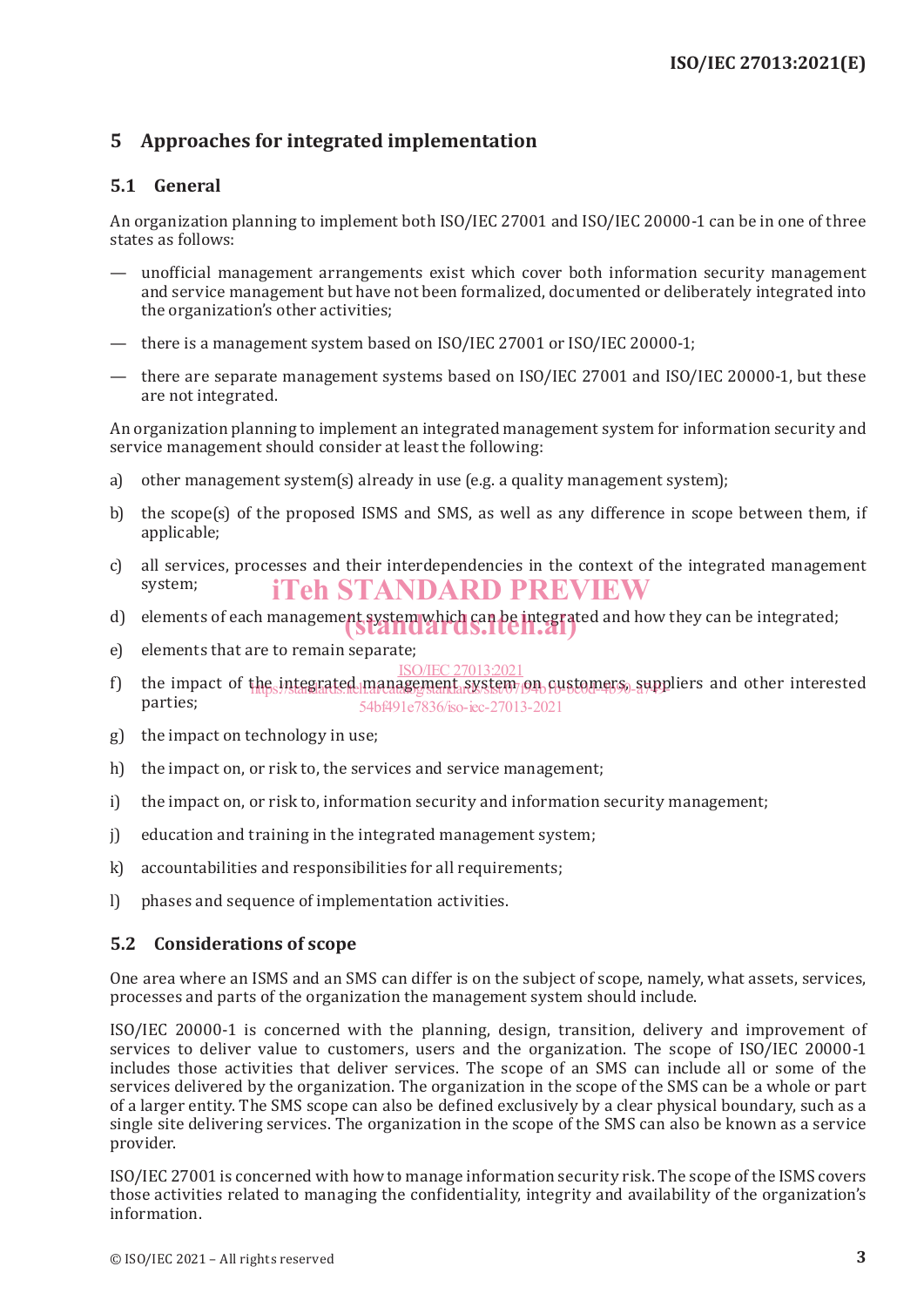For ISO/IEC 27001, the definition of the organization is that which is covered by the ISMS. As with an SMS, an ISMS can be applied to part or all of an entity and can include services delivered by the organization. The ISMS scope can also be defined exclusively by a clear physical boundary, such as a security perimeter around a specific site or part of a site.

In some cases, the full requirements specified in ISO/IEC 20000-1 and ISO/IEC 27001 cannot be implemented for all, or even part, of the organization's activities. This can be the case if, for example, an organization cannot conform to the requirements specified in ISO/IEC 20000-1 because other parties provide or operate all the services, service components or processes in the scope of the SMS. ISO/IEC 20000-1:2018, 8.2.3, states that not all services, service components and processes can be provided by other parties – the organization itself should provide at least some of these.

An organization can implement an SMS and an ISMS with some overlap between the different scopes. Where activities lie within the scope of both ISO/IEC 20000-1 and ISO/IEC 27001, the integrated management system should take both ISO/IEC 20000-1 and ISO/IEC 27001 into consideration (see Annex A). Differences in scope can result in some services included in the SMS being excluded from the scope of the ISMS. Equally, the SMS can exclude processes and functions of the ISMS. For example, some organizations choose to implement an ISMS only in their operation and communication functions, while application management services are included in their SMS but not in the ISMS. Alternatively, the ISMS can cover all the services, while the SMS can cover only the services for a particular customer or some services for all customers. The organization should align the scopes of the management systems as much as possible to ensure successful integration and to maximize the benefits of the integrated management system.

NOTE Guidance on scope definition for ISO/IEC 20000-1 is available in ISO/IEC 20000-3. Guidance on the NOTE Guidance on scope definition for ISO/IEC 20000-1 is available in ISO/IEC 2000<br>scope definition for ISO/IEC 27001 is available in ISO/IEC 27003.

# **5.3 Pre-implementation scenarios** (standards.iteh.ai)

#### ISO/IEC 27013:2021

**5.3.1 General** https://standards.iteh.ai/catalog/standards/sist/07f94b1b-bc0d-4b90-a749-

An organization planning an integrated management system can be in one of three states, as described in 5.3.2 to 5.3.4. In all cases, the organization has some form of management processes or it would not exist. Subclauses 5.3.2, 5.3.3 and 5.3.4 provide suggestions for implementation in each of the three states described in 5.1.

#### **5.3.2 Neither standard is currently used as the basis for a management system**

It is easy to assume that, where neither an ISMS or an SMS is implemented, there are no policies, processes and procedures and that, therefore, the situation is simple to deal with. However, this is a misconception.

All organizations have some form of management system, which may simply be its processes, plans and policies. This should be adapted to achieve conformity with the requirements specified in either ISO/IEC 27001 and ISO/IEC 20000-1, or both.

The decision regarding the order in which the requirements for the ISMS and the SMS will be implemented should be based on business needs and priorities. Decisions can be influenced by the primary driver, for example, competitive positioning or the need to demonstrate conformity to a customer or other interested party.

Another important decision is whether to implement both an SMS and an ISMS concurrently or sequentially. If the implementation is sequential, either the SMS or the ISMS is implemented and then that management system is extended to include the additional requirements of the other. Both an SMS and an ISMS can be implemented concurrently, if implementation activities and efforts can be coordinated and duplication minimized. However, depending on the nature of the organization, it can be prudent to start with the requirements specified in one standard and then expand the management system to include the requirements of the other.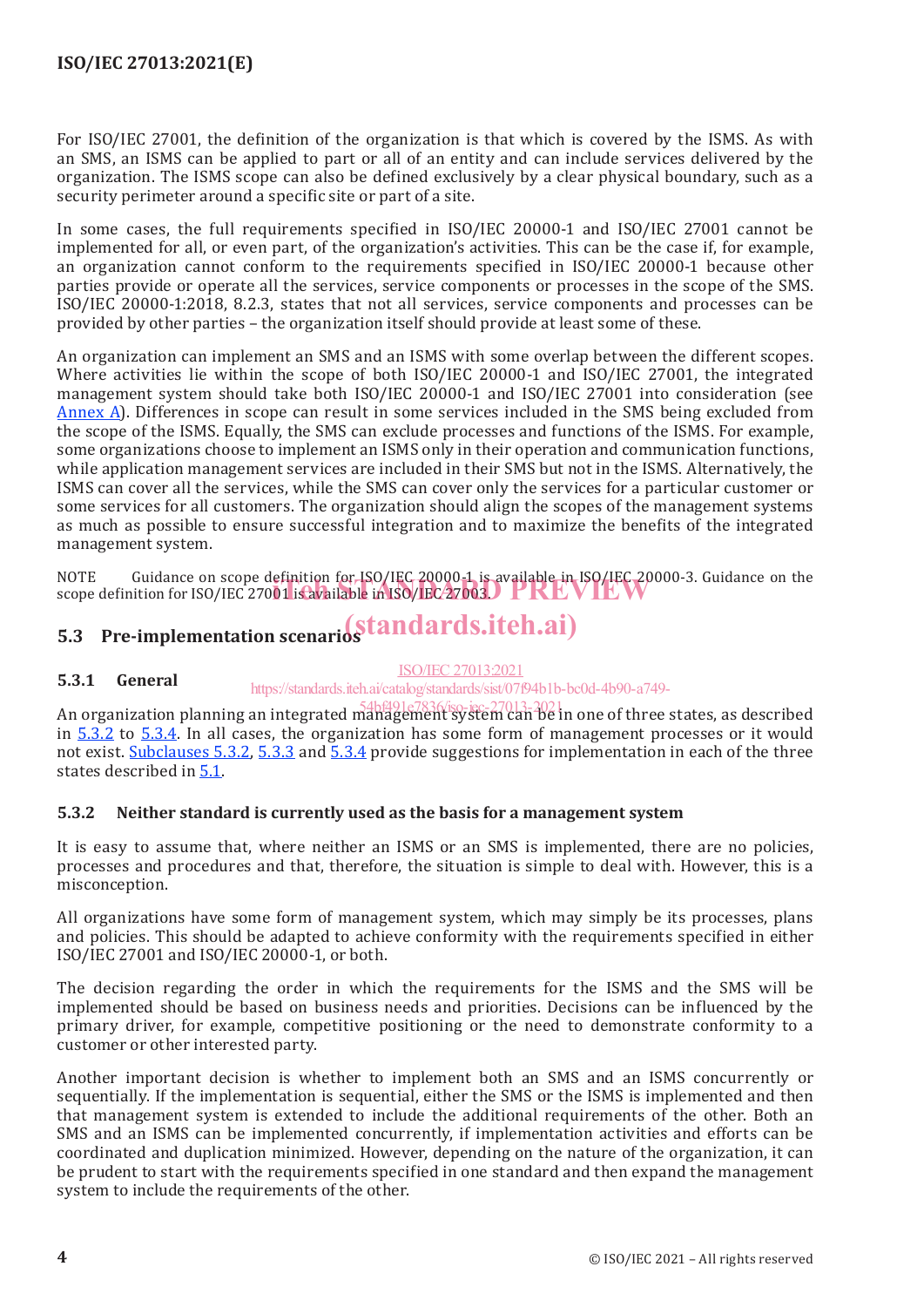These considerations are illustrated in the following scenarios.

- Scenario 1: An organization that provides services should start with the implementation of ISO/IEC 20000-1 and then, working from lessons learned during that implementation, expand the management system to include the requirements specified in ISO/IEC 27001.
- Scenario 2: An organization that is using other parties for delivery of some services or parts of a service should initially focus on ISO/IEC 20000-1. ISO/IEC 20000-1 includes more requirements for managing other parties, including external and internal suppliers as well as customers acting as a supplier. The organization should then proceed to ISO/IEC 27001.
- Scenario 3: A small organization should focus on one of either ISO/IEC 27001 or ISO/IEC 20000-1, depending on its level of reliance on service management or information security.
- Scenario 4: An organization can choose to implement an ISMS and SMS concurrently. This can be handled as a single project, or as two parallel sub-projects within one overarching programme of work that includes a third sub-project focused on the integration.
- Scenario 5: Any organization that places a high level of importance on information security should first implement an ISMS which conforms to the requirements specified in ISO/IEC 27001. The next stage should be the expansion of that management system to fulfil the requirements specified in ISO/IEC 20000-1.

An integration working group holding regular meetings during the implementation of requirements for both an SMS and an ISMS can help in ensuring better alignment and integration, as well as minimizing duplication of effort. iTeh STANDARD PREVIEW

## **5.3.3 The management system fulfils the requirements of one of the standards** (standards.iteh.ai)

Where the organization's management system has already achieved conformity with the requirements where the organization's management by order the primary goal should be to integrate the requirements specified in ISO/IEC 27001. The primary goal should be to integrate the requirements of the other standard. This should be done without suffering any loss of service or jeopardizing information security. This should be carefully planned in advance, with existing documentation being reviewed by a team with a good understanding of both the standards.  $\frac{1200000}{\frac{1}{2}}$  for the  $\frac{1}{2}$  and  $\frac{1}{2}$  and  $\frac{1}{2}$  and  $\frac{1}{2}$  because  $\frac{1}{2}$  because  $\frac{1}{2}$  and  $\frac{1}{2}$  and  $\frac{1}{2}$  and  $\frac{1}{2}$  and  $\frac{1}{2}$  and  $\frac{1}{2}$  and  $\frac{1}{2}$  and  $\frac{1}{2}$  and  $\$ 54bf491e7836/iso-iec-27013-2021

The organization should identify the attributes of the established management system, including at least the following:

- a) scope;
- b) management system structure;
- c) policies;
- d) planning activities;
- e) authorities and responsibilities;
- f) practices;
- g) relevant processes;
- h) procedures;
- i) risk management methodologies;
- j) terms and definitions;
- k) resources.

These attributes should then be reviewed to establish how they can be applied to the integrated management system.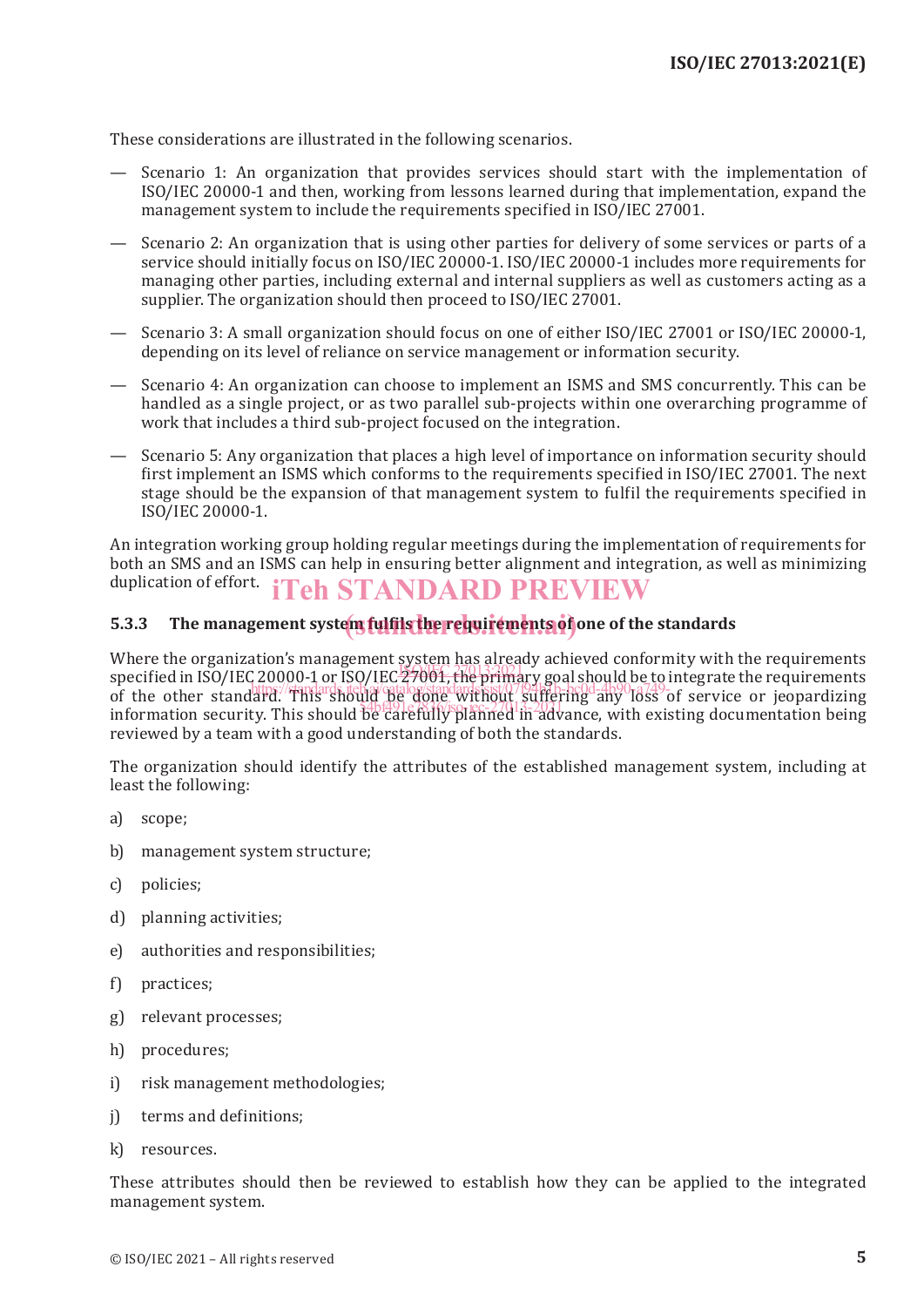#### **ISO/IEC 27013:2021(E)**

#### **5.3.4 Separate management systems exist which fulfil the requirements of each standard**

This last case is perhaps the most complex. It illustrates the issue of scope of the management systems as described in 5.2.

There are three potential scenarios:

- Scenario 1: the scope of the ISMS and SMS are identical;
- Scenario 2: the scope of the ISMS and SMS are overlapping but not identical;
- Scenario 3: the scope of the ISMS and the SMS are different.

It is not necessary to have identical boundaries of scope but the greatest benefit from the integration can come from an identical or significantly overlapping scope.

Even where an ISMS and an SMS have different scopes, the organization should seek to integrate the common requirements for all management system standards, which include those for internal audit, management review and continual improvement.

Alternatively, two organizations can be planning to merge. One has demonstrated conformity to the requirements specified in ISO/IEC 27001, while the other has demonstrated conformity to the requirements specified in ISO/IEC 20000-1.

A review should form the starting point, aiming to achieve the following:

- a) identify and document the existing and proposed scopes to which each standard applies, paying<br>particular attention to their differences: particular attention to their differences;
- b) compare the existing management systems and establish if there are any mutually incompatible aspects;
- c) develop a business casetto/clarify/the/benefits/of an integrated management system; ISO/IEC 27013:2021
- 54bf491e7836/iso-iec-27013-2021
- d) start to engage the relevant interested parties of both management systems with one another;
- e) plan the most appropriate approach to achieving an integrated management system:
	- 1) start with a very broad outline view;
	- 2) review this at various levels in the organization to add details;
	- 3) provide feedback and suggested solutions to the appropriate level of authority to allow decisions to be taken.

Although there are many ways of integrating management systems while maintaining conformity, an extensive planning phase should be completed.

#### **6 Integrated implementation considerations**

#### **6.1 General**

Both ISO/IEC 27001 and ISO/IEC 20000-1 now use the same clause structure, common terms and common requirements, which is known as the harmonized structure for management system standards. This common structure, as well as the common requirements and terms, facilitates the integration of an ISMS and an SMS.

An integrated management system should use consistent and clear terminology. This can result in expressing requirements from one or both of the standards differently from the wording of the published version(s). However, the organization should still ensure clear traceability to the requirements specified in both ISO/IEC 27001 and ISO/IEC 20000-1.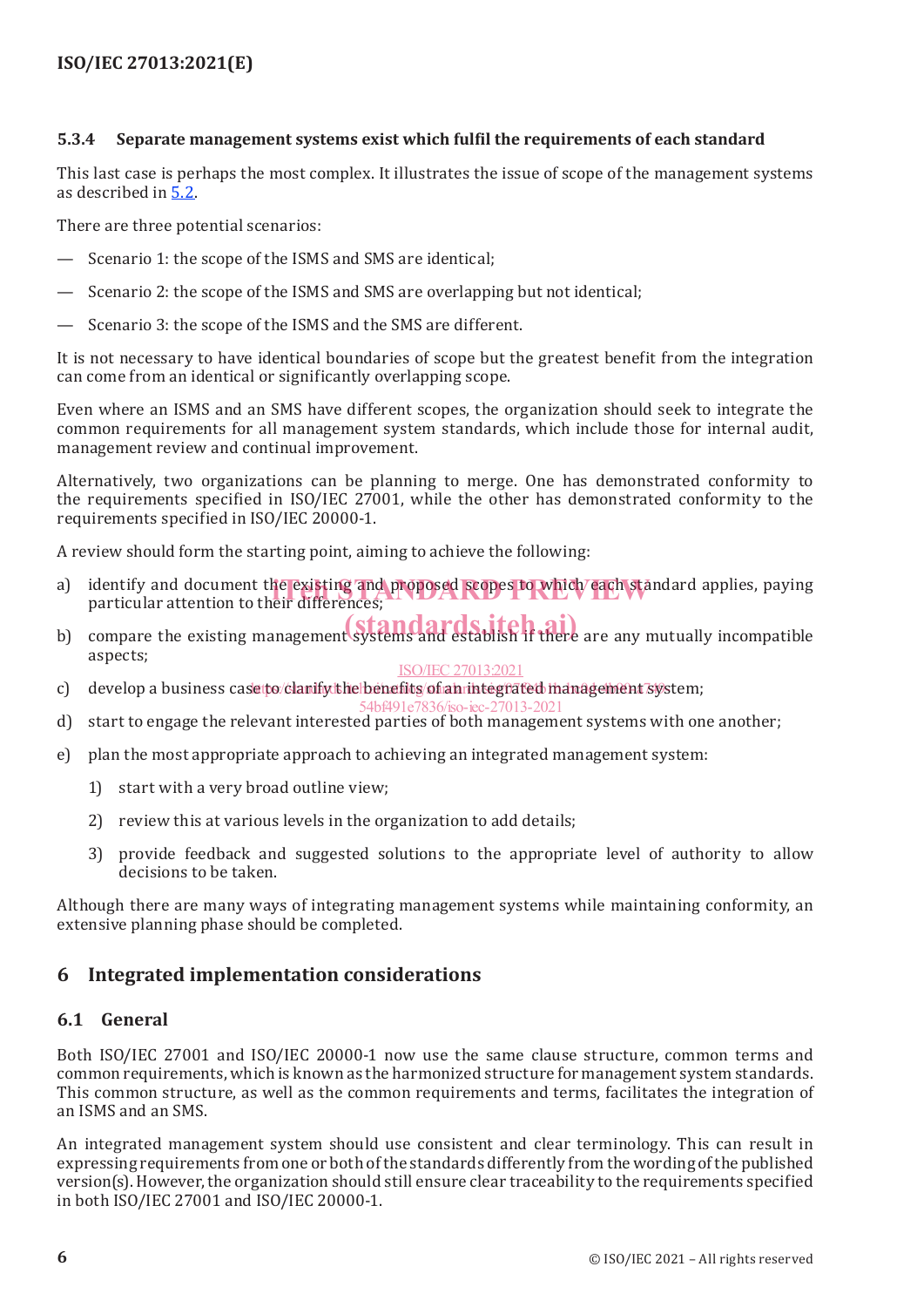Documented traceability should be maintained between the integrated management system and the requirements of each separate standard. To reduce effort, a single set of documentation and authorities can be created for the integrated management system. To support this, the organization can create a traceability matrix to explicitly show how the integrated management system conforms to the requirements of each of the standards. The benefits of this approach include being able to more easily demonstrate conformity in audits and reviews. These benefits also include being able to track which activities are necessary to demonstrate conformity to each standard.

In all cases, the organization's goal should be to produce a viable integrated management system that enables conformity to the requirements specified in ISO/IEC 27001 and ISO/IEC 20000-1. The goal is not to compare the standards or to determine which is best or right. Where there is conflict between viewpoints within the organization, this should be resolved in a way which satisfies the requirements specified in ISO/IEC 27001 and ISO/IEC 20000-1 and ensures that the organization achieves continual improvement of its ISMS and SMS. The ideal integrated management system should be based on the most efficient approach, applied appropriately. This is also supported by use of additional details in one standard to supplement the other. Care should be taken to retain everything necessary for conformity to ISO/IEC 27001 and ISO/IEC 20000-1.

#### **6.2 Potential challenges**

#### **6.2.1 Requirements and controls**

ISO/IEC 27001:2013, Clauses4 to 10, specifies requirements for an ISMS. In addition, ISO/IEC 27001:2013, Annex A, contains an extensive list of control objectives and controls. The controls in ISO/IEC 27001:2013, Annex A, contains an extensive use of control objectives and controls. The controls in iSO/IEC 27001:2013,<br>Annex A, are not requirements and are not mandatory. ISO/IEC 27001:2013, 6.1.3, specifies that the organization determine all controls necessary to implement information security risk treatment organization determine all controls necessary to implement information security risk treatment<br>options chosen and then compare these controls with those in ISO/IEC 27001:2013, Annex A, to verify that no necessary controls have been omitted. The statement of applicability (SoA) is then used to record which controls are relevant to the organization's ISMS. Control objectives are implicitly included in the controls selected/The control objectives and controls listed in ISO/IEC 27001:2013, Annex A, are not exhaustive and can be substituted with others, or additional control objectives and controls can be added as needed. This means it is possible to include only a subset of the controls in ISO/IEC 27001:2013, Annex A, or indeed to not include any of the ISO/IEC 27001:2013, Annex A, controls in the organization's SoA. Any control within ISO/IEC 27001:2013, Annex A, that does not contribute to modifying risk in a cost-effective manner is not necessary. Similarly, controls not included in ISO/IEC 27001:2013, Annex A, can be determined as necessary to modify risk.

ISO/IEC 20000-1 specifies requirements for an SMS but does not list any controls and does not specify a requirement for an SoA, so there is no direct correlation between ISO/IEC 27001:2013, Annex A, and ISO/IEC 20000-1. However, ISO/IEC 20000-1:2018, 8.7.3.2, does include requirements to determine controls to address information security risks to the SMS and the services, and to document the decisions about these controls. In addition, there is a requirement to monitor and review the effectiveness of these controls, taking action if required.

Organizations wishing to integrate an ISMS and an SMS need to distinguish between the requirements specified in ISO/IEC 27001 and ISO/IEC 20000-1, and the information security controls specified in ISO/IEC 27001:2013, Annex A. Even if it appears that there is a common topic area between a requirement specified in ISO/IEC 20000-1 and a control included in ISO/IEC 27001:2013, Annex A, the distinction between requirements and controls needs to be understood and communicated to avoid confusion within the organization.

Annex B of this document provides a comparison of topics between the requirements specified in ISO/IEC 20000-1 and the controls in ISO/IEC 27001:2013, Annex A.

#### **6.2.2 Assets and configuration items**

In ISO/IEC 27001 and ISO/IEC 20000-1, there are both differences and similarities in the usage and meaning of asset.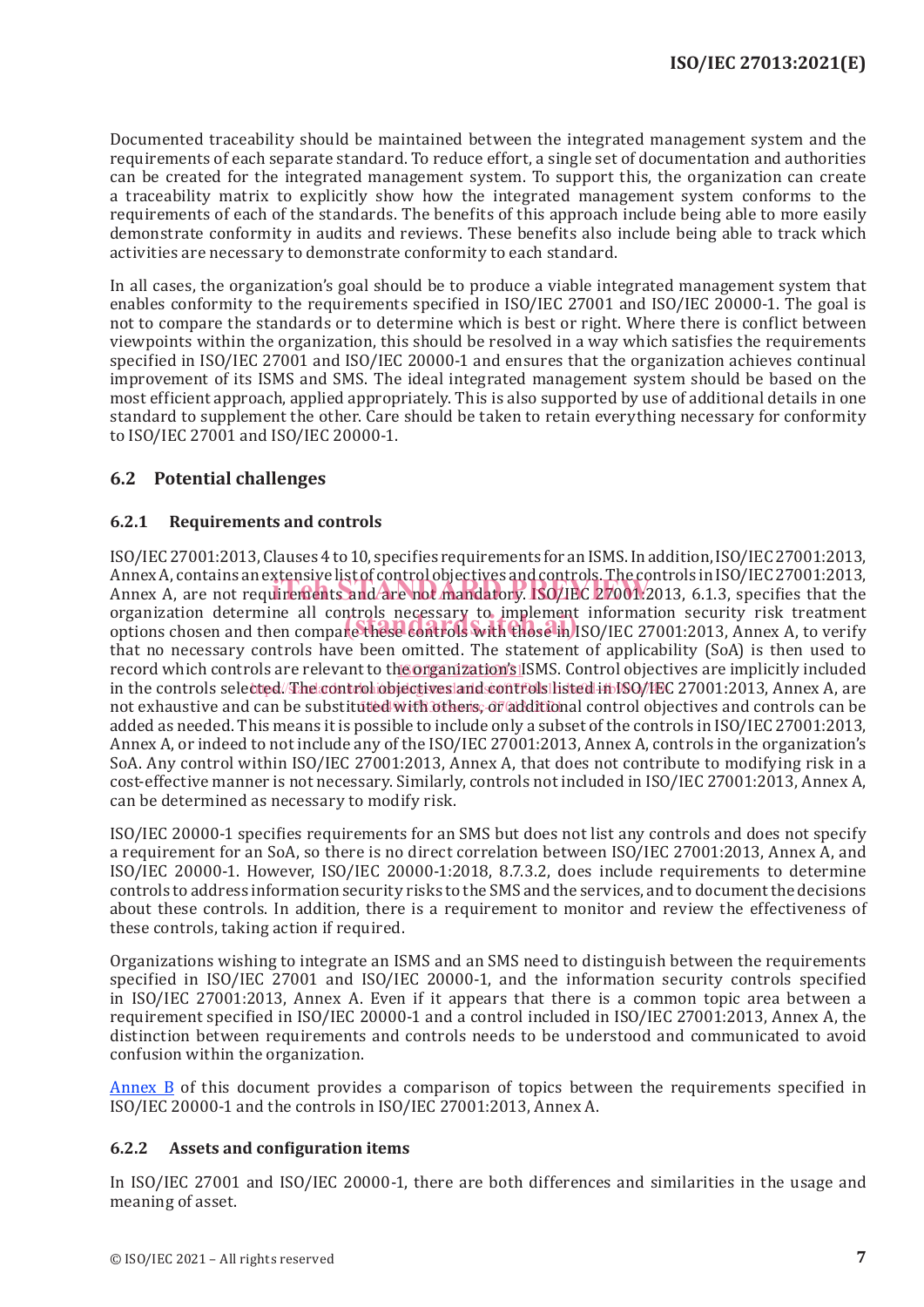ISO/IEC 20000-1 uses the definition of asset from ISO/IEC 19770-5 which is "item, thing or entity that has potential or actual value to an organization". The single requirement for asset management in ISO/IEC 20000-1 is minimal to ensure that assets used to deliver services are managed to meet service requirements and obligations such as legal and regulatory requirements.

Asset is not a defined term in ISO/IEC 27001, so it is used in its normal English language sense of something of value. ISO/IEC 27000:2018, 4.2.2, explains that "information is an asset that, like other important business assets, is essential to an organization's business and, consequently, needs to be suitably protected". ISO/IEC 27001:2013, Annex A, includes asset management as a control.

ISO/IEC 27001 is focused on the management of risks impacting all information within the scope of the ISMS. The form of information is irrelevant: it can be paper, electronic, etc. As a result, information, or the resources used for holding or handling information, can also be assets. For example, a data cable can be an asset. Although it is not information, the cable is the resource used for carrying information and therefore is relevant to risk assessment in ISO/IEC 27001.

Information is also seen as a resource in ISO/IEC 20000-1. For example, ISO/IEC 20000-1:2018, 7.1, specifies that the human, technical, financial and information resources needed for the SMS and the services are determined.

Neither of the standards requires every asset or instance of information to be listed individually. They can be grouped into types, such as hardware, or documents. As part of this activity, their descriptions should be made as consistent as possible, simplifying conformity with ISO/IEC 27001 and ISO/IEC 20000-1. At the beginning of any integration work, a decision should be made on the way in which assets will be classified, categorized and identified. This is to ensure that unambiguous references can be made to assets. Ch STANDARD PREVIEW

ISO/IEC 20000-1 also uses a defined term, configuration item  $(C_i)$ , as an "element that needs to be controlled in order to deliver a convice on approximation is a convictive to a conviction of the state of the state of th controlled in order to deliver a service or services". Some assets contributing to a service are also CIs subject to configuration management, as specified in ISO/IEC 20000-1:2018, 8.2.6. For example, a<br>ISO/IEC 27013:2021 list of the case of the contract of the contract of the contract of the contract of the cas service monitoring application or a server are assets that are likely to be CIs, because they are critical https://standards.iteh.ai/catalog/standards/sist/07f94b1b-bc0d-4b90-a749 to delivering the service and need to be controlled. If the term asset is used to refer to information,<br>specific exacts surely sixteen and difficulties in the service of the state is also assemined as a CI in specific assets can be given an additional classification if their status is also recognized as a CI in ISO/IEC 20000-1

The concept of configuration information in ISO/IEC 20000-1 is similar to the asset inventory in ISO/IEC 27001 but perspectives differ.

The configuration management requirements in ISO/IEC 20000-1:2018, 8.2.6, can be used to support the classification and management of information in the scope of an ISMS. From the ISO/IEC 27001 perspective, the organization should manage the security of the configuration information, including availability, integrity and confidentiality. Configuration baselines can include content with security implications and the confidentiality, integrity and availability of this information should be considered when integrating an ISMS and SMS.

#### **6.2.3 Service design and transition**

ISO/IEC 20000-1:2018, 8.5.2, includes requirements for service design and transition. There are no directly equivalent requirements in ISO/IEC 27001, although several aspects of service design, transition and delivery are covered in controls listed in ISO/IEC 27001:2013, Annex A.

An integrated management system should ensure that information security is considered in detail during the planning, design and transition to operations for all new or changed services. Topics that should be considered include an assessment of the impact of the new or changed service on existing information security controls. This should be done regardless of whether the service falls within the scope of the ISMS. It should also be done for the removal of a service.